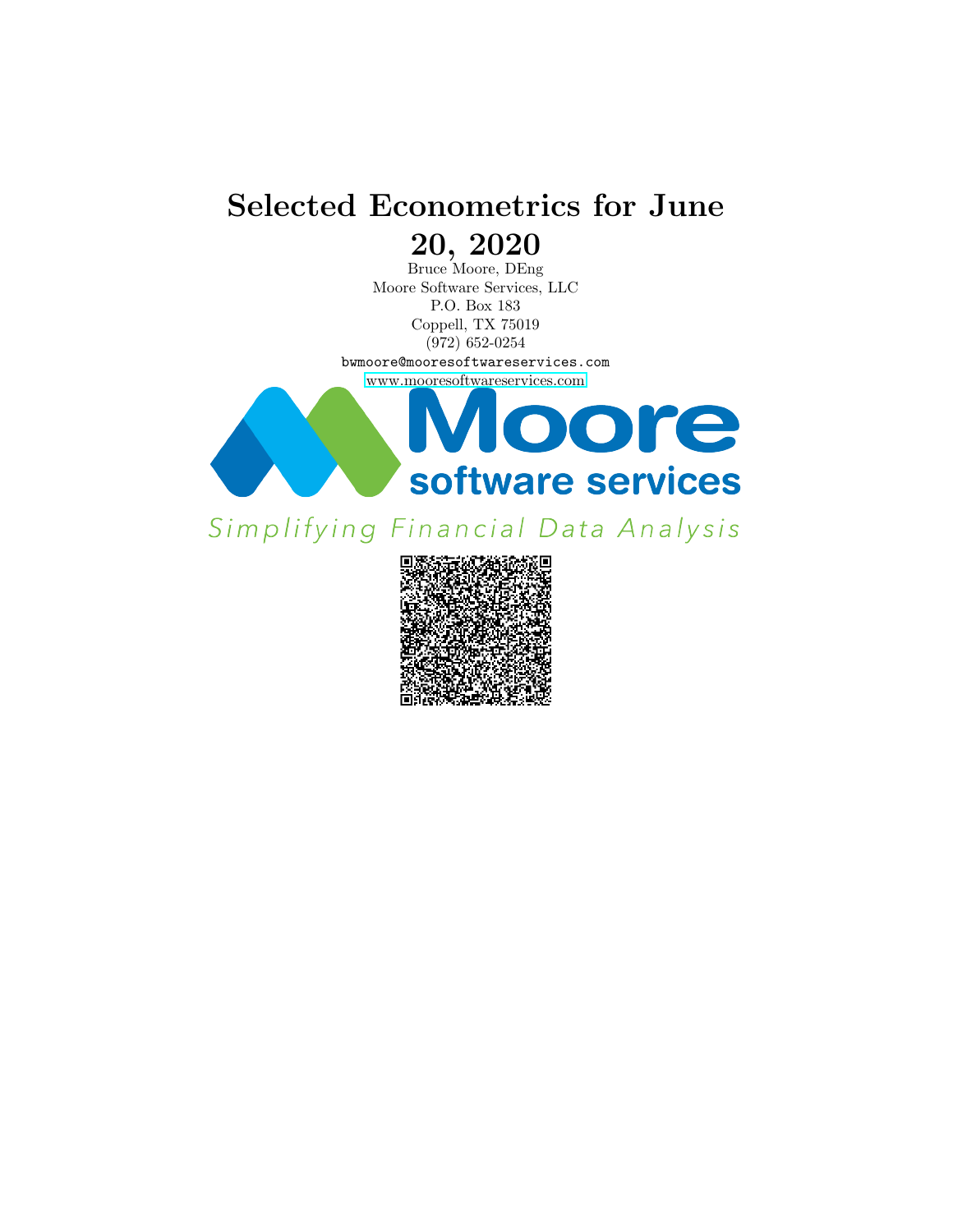### Contents

| 1 Pricing                                                      |   |
|----------------------------------------------------------------|---|
| 2 Severity of Loss                                             | 2 |
| 3 Frequency of Loss<br>3.1 Selected Texas Unemployment Rates 4 | 4 |
| 4 Mortgage Delinquency                                         | 5 |

### List of Figures

|    | The CPI for Used Cars and Trucks is useful in forecasting the                          |          |
|----|----------------------------------------------------------------------------------------|----------|
|    | severity of loss for auto loans $\dots \dots \dots \dots \dots \dots \dots$            | - 3      |
| -2 | The Unemployment Rate is useful in forecasting loan volume and                         |          |
|    | frequency of $\text{loss} \dots \dots \dots \dots \dots \dots \dots \dots \dots \dots$ | $\sim$ 4 |
| -3 | Mortgage Delinquency is useful in forecasting frequency of loss.                       | - 5      |

## <span id="page-1-0"></span>1 Pricing

There are several econometric series available on the St. Louis Federal Reserve System FRED2 web site that are useful in setting prices for loans and deposits. This section contains plots of recent downloads of common series from FRED2.

#### <span id="page-1-1"></span>1.1 Swap Rates

Swap rates are a useful proxy for top-of-market CD rates and for transfer prices, since an institution can both borrow and deposit funds at approximately the swap rate. Rational institutions with access to markets rarely go significantly higher than the swap rate. Typically, wholesale funders like the Federal Home Loan Bank (FHLB) offer rates that are generally about 50 basis points higher than the swap rate; it is very unusual for an institution to gather deposits at rates above these rates.

[<sup>1</sup>](#page-1-2)

<span id="page-1-2"></span><sup>1</sup>Board of Governors of the Federal Reserve System (US), 1-Year Swap Rate [MSWP1], 2-Year Swap Rate [MSWP2], 3-Year Swap Rate [MSWP3], and 5-Year Swap Rate [MSWP5] retrieved from FRED, Federal Reserve Bank of St. Louis [https://research.stlouisfed.](https://research.stlouisfed.org/fred2/series/series_name) [org/fred2/series/series\\_name](https://research.stlouisfed.org/fred2/series/series_name), June 20, 2020.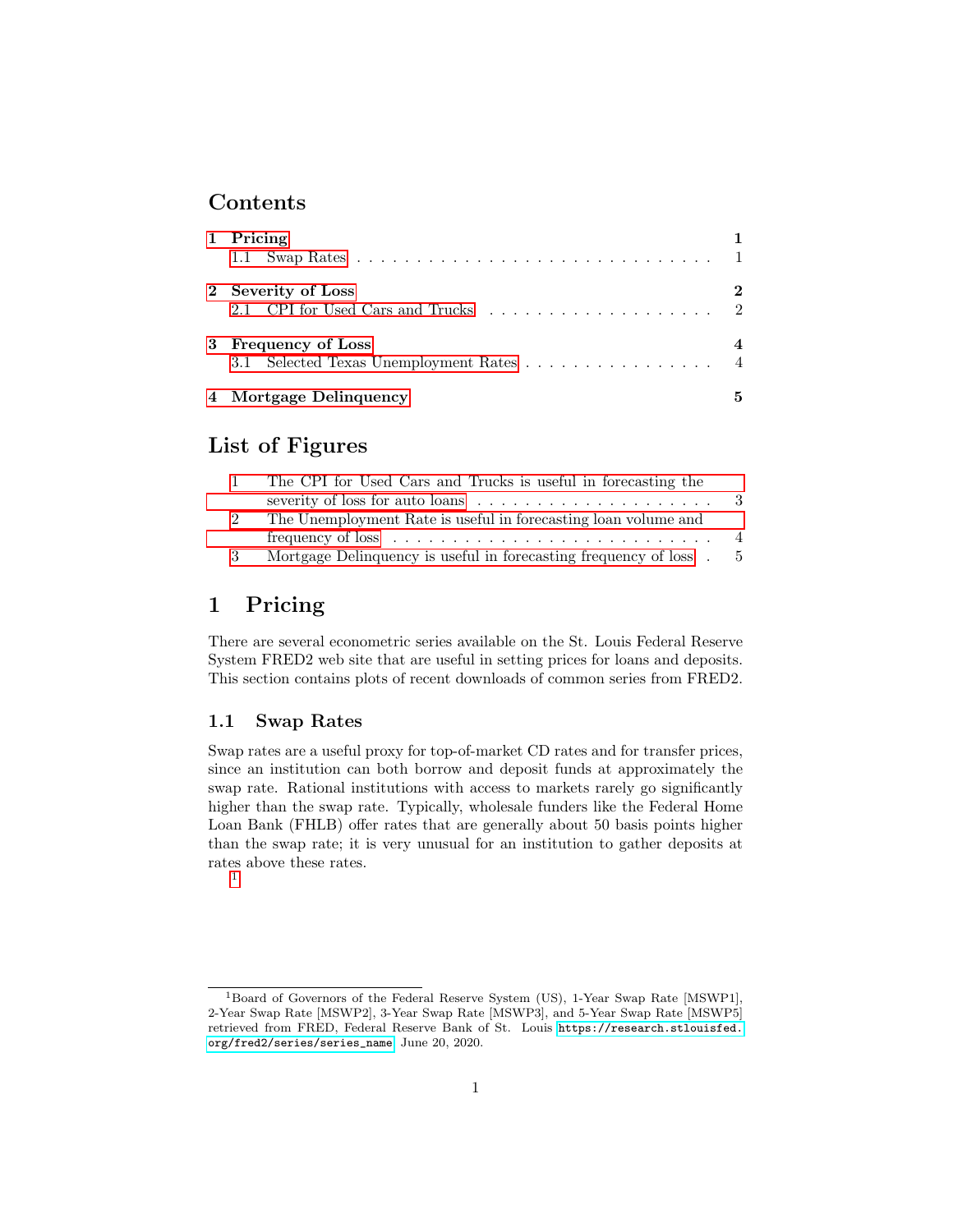## <span id="page-2-0"></span>2 Severity of Loss

This section contains plot of econometrics that are useful in forecasting the severity of loss when a loss occurs on loan products.

#### <span id="page-2-1"></span>2.1 CPI for Used Cars and Trucks

The CPI for Used Cars and Trucks is useful in forecasting the severity of loss for auto loans. As the index increases, the severity of loss will decrease, while a decreasing index will potentially cause an increase in the severity of loss. Understanding the seasonality in the index can help in decision making on whether to hold a vehicle in inventory for one or two months to get a better price at auction or to sell the vehicle as quickly as possible during periods when the market is expected to decline. [2](#page-2-2)

<span id="page-2-2"></span><sup>2</sup>US. Bureau of Labor Statistics, Consumer Price Index for All Urban Consumers: Used cars and trucks [CUUR0000SETA02], retrieved from FRED, Federal Reserve Bank of St. Louis <https://research.stlouisfed.org/fred2/series/CUUR0000SETA02>, June 20, 2020.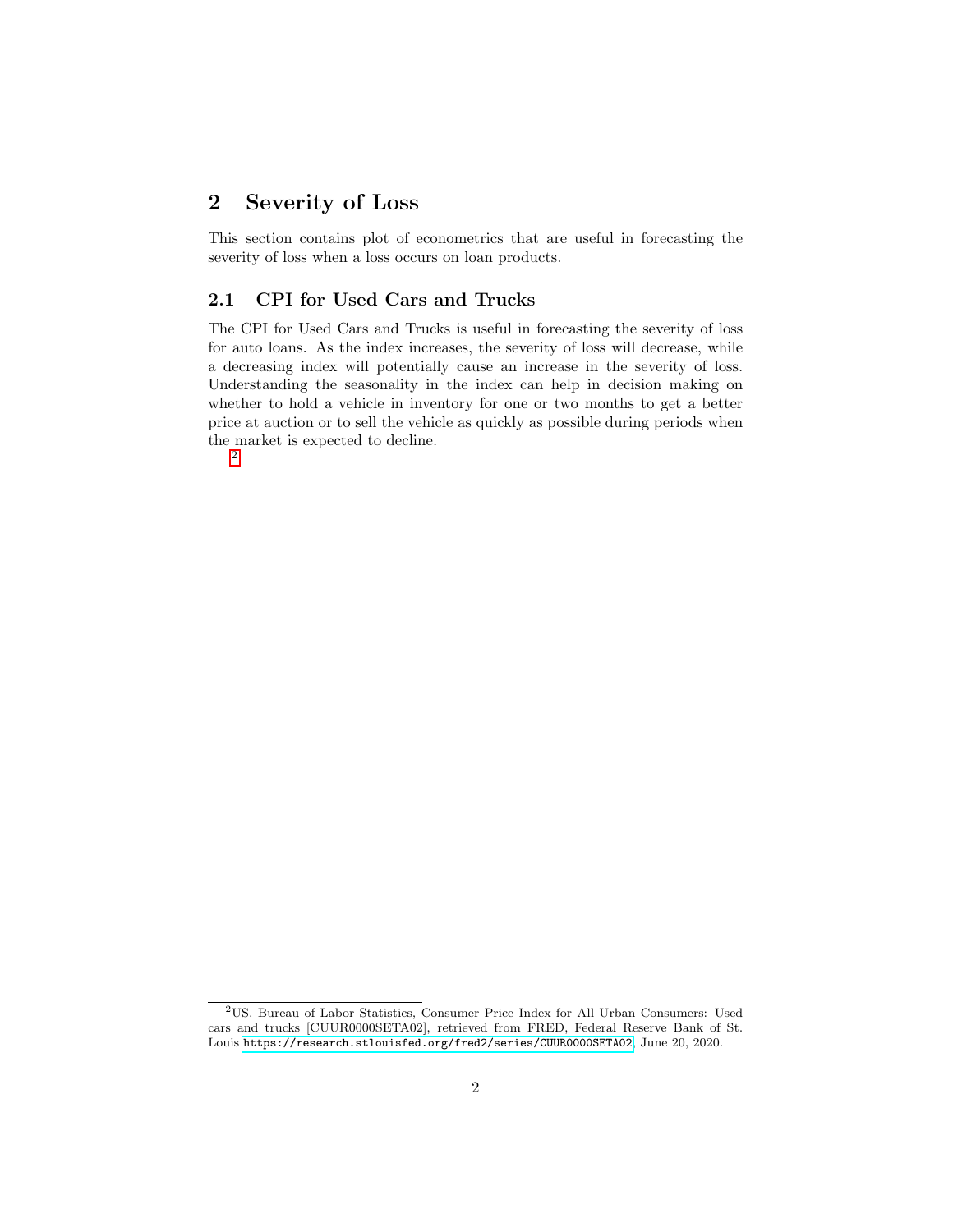

<span id="page-3-0"></span>Figure 1: The CPI for Used Cars and Trucks is useful in forecasting the severity of loss for auto loans.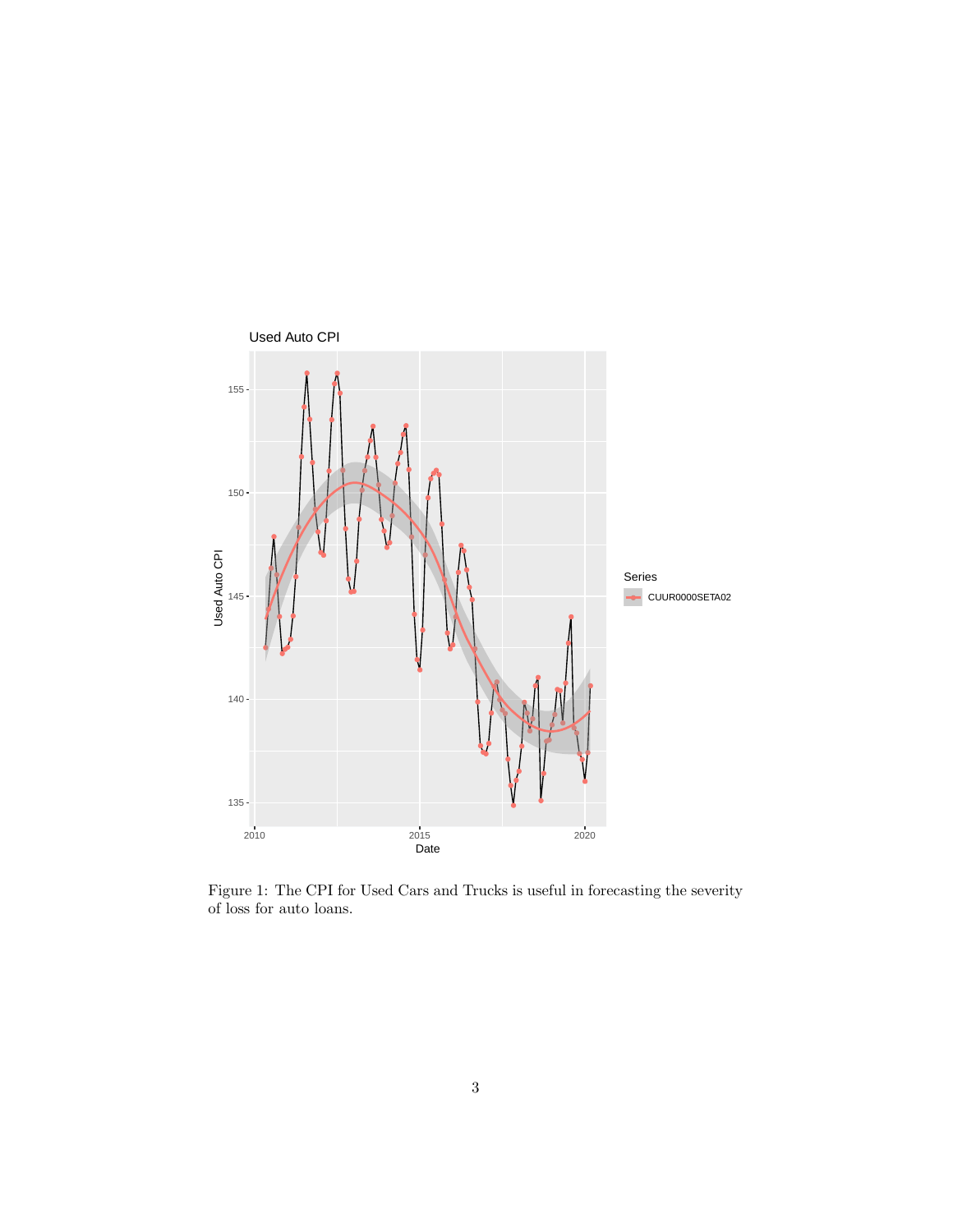

<span id="page-4-2"></span>Figure 2: The Unemployment Rate is useful in forecasting loan volume and frequency of loss.

# <span id="page-4-0"></span>3 Frequency of Loss

This section contains econometrics that are useful in forecasting the frequency of loss for loan products.

#### <span id="page-4-1"></span>3.1 Selected Texas Unemployment Rates

The Unemployment Rate is useful in forecasting loan volume and frequency of loss. It is a leading indicator for financial distress for both retail and commercial loan products. [3](#page-4-3)

<span id="page-4-3"></span><sup>3</sup>US. Bureau of Labor Statistics, Various Texas Unemployment Rates [DALL148UR],